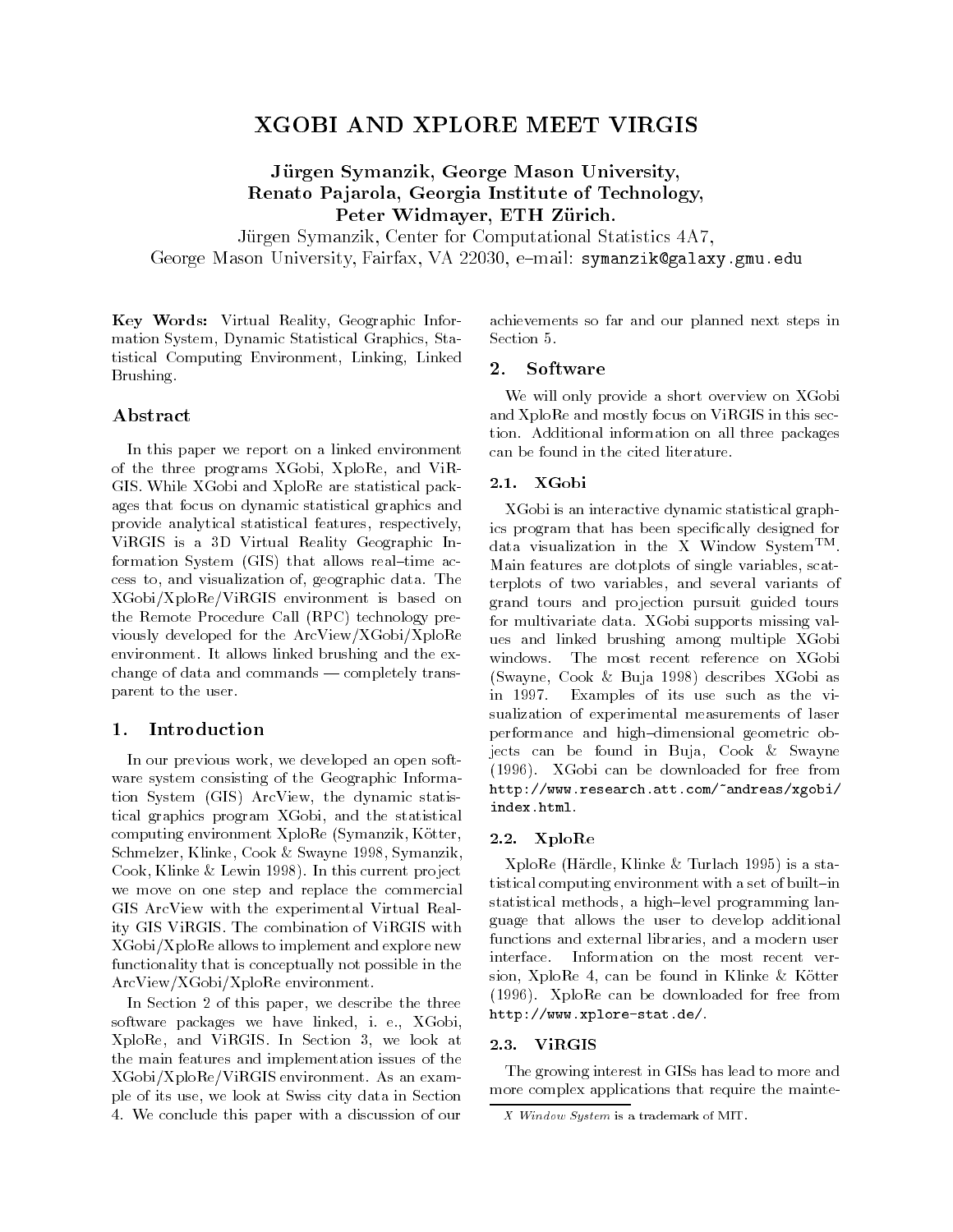

Figure 1: System Architecture of ViRGIS where a visualization unit and a database unit are loosely coupled.

nance of an increasing variety and amount of data. To be useful even for a non-expert user, a GIS should allow the user to explore a virtual world of her  $choice$  - indeed quite a powerful metaphor of user interaction (Coyne 1995). The user might, for instance, look around in the virtual alps to find a suitable place for her skiing vacations (Szabo, Stucki, Aschwanden, Ohler, Pajarola & Widmayer 1995). Proper visualization of the scene and all relevant data at the same time is crucial for the ease of use of the system as a whole (Hearnshaw & Unwin 1994). Such a GIS interface could in fact be one of the prime examples of a post-WIMP<sup>1</sup> user interface (van Dam 1997).

The system we developed, ViRGIS (Pajarola, Ohler, Stucki, Szabo & Widmayer 1998, Pajarola & Widmayer 1998), maintains 3D terrain data in vector form (such as surface triangulations), raster data (such as satellite images), and non-geometric data (such as population counts of cities). It allows a user to move through the scene in real-time by means of a standard input device such as a mouse, and to interact with the data in the GIS. Thus far, our interface is a desktop VR or video user interface in the classication of Agnew & Kellerman (1996).

Real-time walk-through in  $3D$  scenes is not new: a number of software tools are available that support it. Usually, they limit their walk-through capabilities to a scene that is loaded once and stored in main memory. Our visualization component allows to dynamically maintain a large virtual world, or only a part of it, at different resolutions, and update it accordingly to user interactions. To reduce

the graphics load, ViRGIS displays exact data only where needed, that is, in the close neighborhood of the observer. The farther away we look, the fewer details we can see in reality and need to see in a virtual world. We therefore maintain data in various  $\epsilon$  is the detail (LOD) and access only those levels that are needed.

The efficiency problem that current VR systems have whenever the memory requirements exceed available main memory is one of the reasons for combining two loosely coupled components in  $ViRGIS$  one for visualization and one for data handling. Figure 1 shows the overall system architecture of ViR-GIS in which these two components communicate over a (local area or wide area) network.

In the visualization component, the scenemanager takes care of updating the visible scene dynamically according to the user's movements and also maintains the different LODs. Furthermore, it keeps track of what is already loaded and what needs to be requested from the database. The database component maintains the data in spatial access structures that support arbitrary rectangular range queries. A server application provides easy network access to the databases.

For the XGobi/XploRe/ViRGIS environment presented in this paper we used an Inventor-based visualization component of ViRGIS. This version uses different grid resolutions of the terrain for different LODs and provides interactive manipulation (rotation, translation, zooming) of the rendered scene. Another ViRGIS visualization component is based on the Performer Toolkit and provides high{ performance real-time fly-throughs. In that version, different LODs of the terrain are adaptively created

<sup>1</sup>WIMP stands for windows, icons, menus, and a pointingdevice.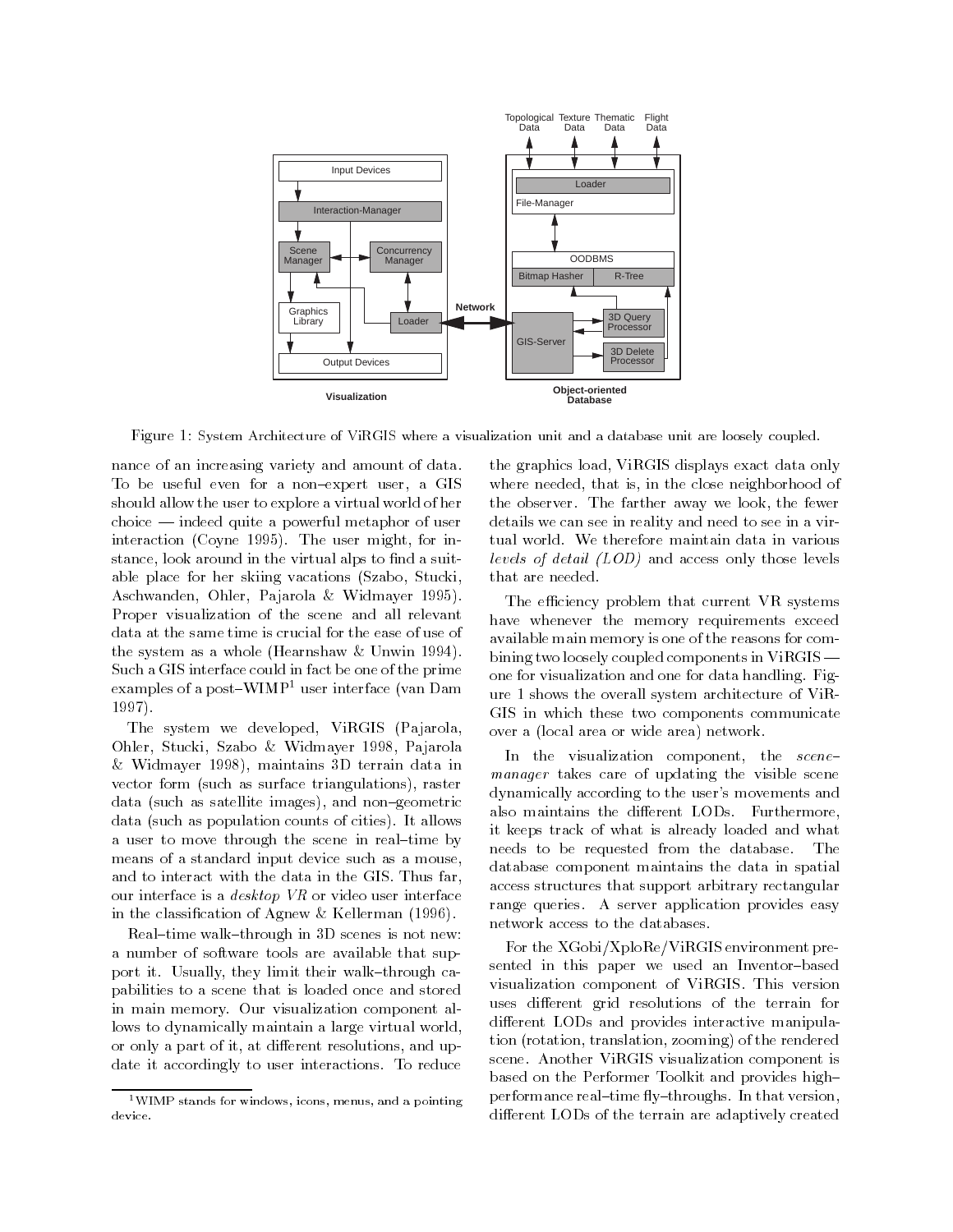on-line using the restricted quadtree triangulation model (Pajarola 1998b, Pajarola 1998a).

Additional information on ViRGIS can be found at http://www.inf.ethz.ch/department/TI/pw/ staff/pajarola/virgis.html.

# 3. The XGobi/XploRe/ViRGIS Environment

The XGobi/XploRe/ViRGIS environment is planned as an experimental environment that allows to implement and explore new functionality that is conceptually not possible in the ArcView/ XGobi/XploRe environment. Since we have access to the source code of all three programs, we can easily add new functionality to either of the programs. The main idea of this environment is to have a GIS (ViRGIS), a dynamic statistical graphics programs (XGobi), and a statistical computing environment (XploRe) working as closely coupled programs in a homogeneous environment. Obviously, at first glance there exist other software links and environments with similar features. However, the innovation comes through ViRGIS that provides features that are not commonly available in standard GISs, as seen in Section 2.3. We will discuss the main features and implementation issues of this environment and provide a comparison with the Arc-View/XGobi/XploRe environment in the remainder of this section. At the current point of time, the XGobi/XploRe/ViRGIS environment is available for SGITM workstations only.

#### 3.1. Features

Based on data accessible through ViRGIS, we are capable to activate XGobi and XploRe (via XGobi) from within ViRGIS and pass the statistical data into these two packages. This allows to conduct a graphical exploration of the data in XGobi and a more detailed statistical analysis in XploRe.

At this stage, the main feature of the XGobi/XploRe/ViRGIS environment is the linked brushing option that combines quite heterogeneous windows and displays. Obviously, linked brushing is available between XGobi and XploRe. In addition, we can also select points from a textual representation in ViRGIS. This textual representation and any linked XGobi window and XploRe display are also linked to the ViRGIS Inventor view of the 3D terrain. Thus, brushing in one window results in all linked windows being updated. Unfortunately, brushing in the ViRGIS main Inventor view is not

possible at this point of time but it is planned as one

#### 3.2. Implementation

The interprocess communication used in this environment is based on Remote Procedure Calls (RPCs). For the implementation of the RPC mechanism on the ViRGIS side, we closely followed Symanzik, Majure, Cook & Megretskaia (1997). This report provides the required information how to set up an RPC client and server according to the ArcView/XGobi/XploRe standard and specifies which commands are needed to start up XGobi and exchange data and brushing information with it.

Only one minor modication was required on the  $XGobi$  side. In addition to the link options "arcview" and "xplore", a new link option "virgis" had to be added. This link option, passed as a command line parameter from the invoking program, i. e., Arc-View, XploRe, or ViRGIS, tells XGobi about the command structure it has to support, in particular how to encode brushing information. Although the command structures how XploRe and ViRGIS com municate to XGobi are identical, the link to ViR-GIS does not allow to pass data from XGobi into ViRGIS and to use smoothers in ViRGIS (these are features available in the link with XploRe). Theoretically, additional programs could also use the link option \virgis" to connect to XGobi with all XploRe features being disabled. Due to the sequential invocation of the three programs  $-$  first ViRGIS, then  $XGobi$ , and finally  $XploRe$  – no modifications at all were required on the XploRe side. It does not matter for XploRe whether the data originates from  $ArcView, ViRGIS, or XGobi — as long as XploRe$ directly communicates to XGobi and XGobi is responsible to forward any brushing information to additional programs in the environment.

One question that arises when linking 2D and 3D displays is how to translate brushing symbols. Naturally, a circle in 2D relates to a sphere in 3D. But which 3D{object relates to a \+" and \-"? Unfortunately, no optimal solution has been found so far. Another problem relates to brushing with the "default" color in the differently colored backgrounds of the graphics windows (defaults are black in ViR-GIS, dark blue in XGobi, white in XploRe). This has been solved by mapping the "default" brushing color with respect to each individual window. Thus, points that are brushed in black in XploRe show up in white in XGobi and ViRGIS and vice versa. All other colors are preserved in all three packages.

SGI is a trademark of Silicon Graphics, Inc.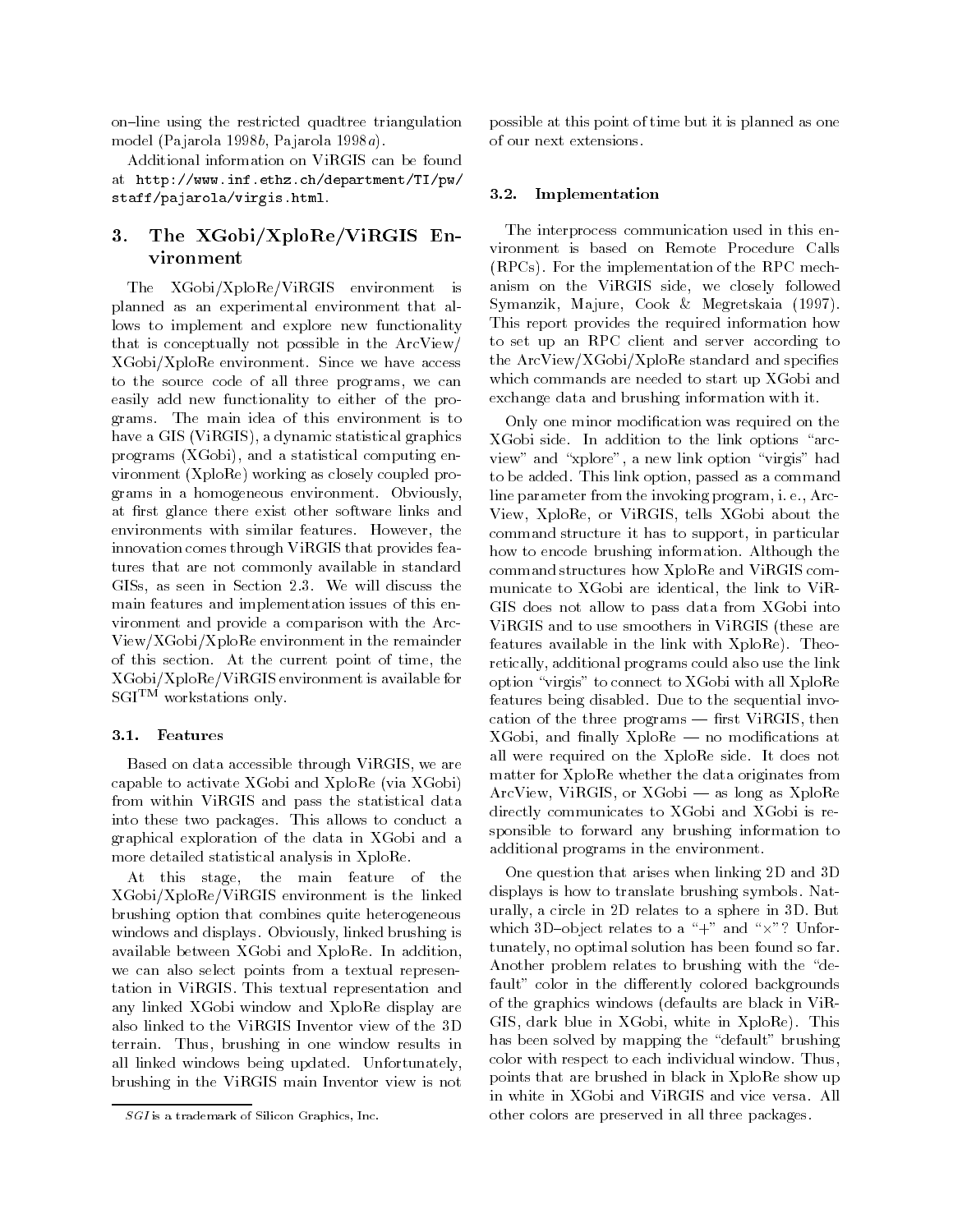#### 3.3. Comparison with the ArcView/XGobi/ XploRe Environment

The <sub>1</sub> main differences between the A rc-View/XGobi/XploRe and XGobi/XploRe/ViRGIS environments are due to the different natures of the incorporated GISs. ArcView only displays a top view on the 2D terrain while ViRGIS provides a 3D visualization. Also, ArcView loads data upon its initialization while ViRGIS (particularly the Performer version) loads only that part of the data that is needed at a particular point of time.

The main difference, however, is that ArcView is a full commercial product where an external software developer has no access to the source code and has to use the interpreted Avenue programming language to superimpose new functionality to ArcView. This is obviously not the most efficient solution. Alternatively, ViRGIS is an experimental GIS with very limited functionality. No efforts are being made to compete with a commercial GIS. However, since a software developer has access to the ViRGIS source code, experimental new ideas can be implemented quickly and efficiently.

#### 4. An Example: Swiss City Data 4.

As an example, we look at data from 3019 Swiss cities. The data set contains demographics such as "Sprache" (language) spoken in that city, ZIP, and "Einwohner" (population). It should be noted that Switzerland is a country where mainly three languages are spoken, i. e., German (1), French (2), and Italian (3). Figure 2 shows XGobi and ViRGIS with the Italian-language region and some of the biggest cities being brushed. Figure 3 shows how the full XGobi/XploRe/ViRGIS environment can be used to explore different characteristics of the language regions.

## 5. Discussion

Prior to becoming a component of the XGobi/XploRe/ViRGIS environment, ViRGIS did not conform to the RPC mechanism that previously allowed ArcView, XGobi, and XploRe to com municate with each other. The idea of brushing and linked brushing was also unknown to ViRGIS. Therefore, the main achievements so far have been the incorporation of the required RPC functionality into ViRGIS and its upgrade to support linked brushing.

In future directions we plan to make use of these newly won features and implement new interactive brushing ideas. Currently, brushing in most GIS applications is at most marking a region and highlighting the points in this region. With interactive controls such as in ViRGIS, we can implement for example a "Flight-Over-Brushing" where points are brushed that are at a certain distance from the observer who is supposed to fly over the landscape. Also, when linked to a statistical display, a "Field-Of-View-Brushing" where points are brushed that are in the current viewing direction of the observer might be quite useful for an exploratory analysis of the underlying data in a spatial context.

And, as indicated earlier, we do not use the Performer version of ViRGIS in our linked environment so far. However, this version and its capability to load new data in real-time from a database might be very useful for an exploratory data analysis. As an example, when we graphically explored satellite images (Symanzik, Cook, Klinke & Lewin 1998), it often would have been convenient to zoom into an interesting region and look at this region at a higher resolution. An interactive zoom into different regions based on the statistical displays and immediate update of those displays after a zoom occurred might be very useful in a variety of fields such as public health, the environments, and agriculture, i. e., whenever data is available at different resolutions and for different regions.

#### Acknowledgements

Symanzik's work was supported by a National Science Foundation Group Infrastructure Grant DMS-9631351. Most of this research has been conducted while Symanzik was visiting the ETH Zürich in December 1997 and June 1998.

- Agnew, P. W. & Kellerman, A. S. (1996), Distributed Multimethe Digital Information Industry: A Guide for Uers and<br>Providers, ACM Press and Addison-Wesley, Reading, MA.
- $D$ imensional Data Visualization', Journal of Computational and Graphical Statistics  $5(1)$ , 78-99.
- Coyne, R. (1995), Designing Information Technology in the  $\vec{P}$ ostm $\grave{o}$ dern $\acute{o}A$ ge, The MIT Press, Cambridge, MA.
- Hardle, W., Klinke, S. & Turlach, B. A. (1995), XploRe: An Interactive Statistical Computing Environment, Springer, New York, NY.
- Hearnshaw, H. M. & Unwin, D. J., eds (1994), Visualization in Geographical Information Systems, John Wiley & Sons, Chichester, UK.
- puting Environment, in F. Faulbaum & W. Bandilla, eds,<br>SoftStat '95 Advances in Statistical Software 5', Lucius & Lucius, Stuttgart, pp. 113-122.
- Pajarola, R. (1998a), Access to large scale Terrain and Image Databases in Geoinformation Systems, PhD thesis, Depart ment of Computer Science, ETH Zürich.
- Pajarola, R. (1998b), Large scale Terrain Visualization using the ization 98', IEEE, Computer Society Press, Los Alamitos, CA. Forthcoming.
- (1998), The Alps at your Fingertips: Virtual Reality and<br>Geoinformation Systems, in 'Proceedings 14th International<br>Conference on Data Engineering, ICDE '98', IEEE, pp. 550-557.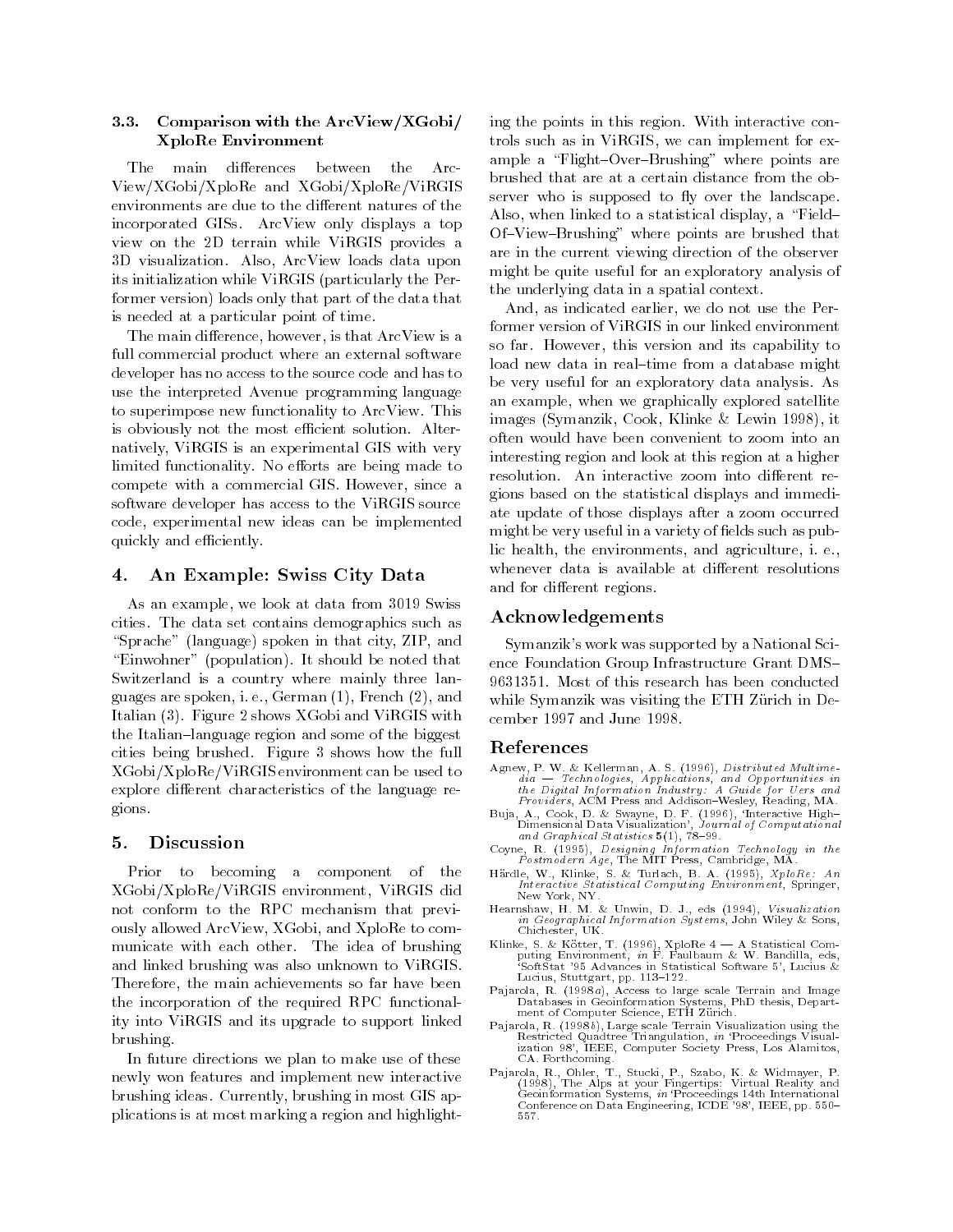

Figure 2: In this figure, ViRGIS and two XGobi windows have been linked. The upper left window shows the ViRGIS Inventor view of the 3D Swiss landscape. The upper right textual representation shows the Swiss cities for which point data is available in ViRGIS. The lower right XGobi has been invoked through ViRGIS and displays a dotplot of "Sprache" (language). The lower left (cloned) XGobi displays a scatterplot of "Einwohner" (population) versus "Sprache" (language). In the lower right XGobi, Sprache  $= 3$  (which represents Italian) has been brushed. This relates to south eastern Switzerland as can be seen in the ViRGIS Inventor view. In the lower left XGobi, the second and third biggest German-language cities and the two biggest French-language cities have been brushed. As it can be seen in the ViRGIS Inventor view, these cities (Bern and Basel & Geneve and Lausanne) are all located in the western part of Switzerland. Prior to brushing in XGobi, several smaller cities in the region of Zurich have been brushed in the textual ViRGIS window (but have been scrolled outside the visible range now) and are represented as small cones in the central part of the ViRGIS Inventor view. As the related filled boxes in the two XGobi windows reveal, these are German-language cities that have at most 10,000 inhabitants. Geneve has been labeled in three of the windows. Digital elevation model RIMINI (c) 1996 Swiss Federal Office of Topography.

- Concepts and Design Choices', International Journal of
- Dynamic Graphics in the X Window System', Journal of Computational and Graphical Statistics  $7(1)$ , 113-130.

Computational Geometry and Applications. Forthcoming.

- ration of Satellite Images in the Dynamically Linked Arc-View/XGobi/XploRe Environment', Army Research Labo ratory Special Report. Forthcoming.
- Swayne, D. (1998), 'Spatial Data Analysis in the Dynamically Linked ArcView/XGobi/XploRe Environment', Computing Science and Statistics  $29(1)$ , 561-569.
- Linking ArcView 3.0 and XGobi: Insight Behind the Front End, Technical Report 97-10, Department of Statistics, Iowa State University, Ames, Iowa.
- Widmayer, P. (1995), A Virtual Reality based System Environment for Intuitive Walk-Throughs and Exploration of Information and Communication Technologies in Tourism', Springer, Vienna, pp. 10-15.
- van Dam, A. (1997), 'Post-WIMP User Interfaces', Communications of the  $ACM$  40(2), 63-67.